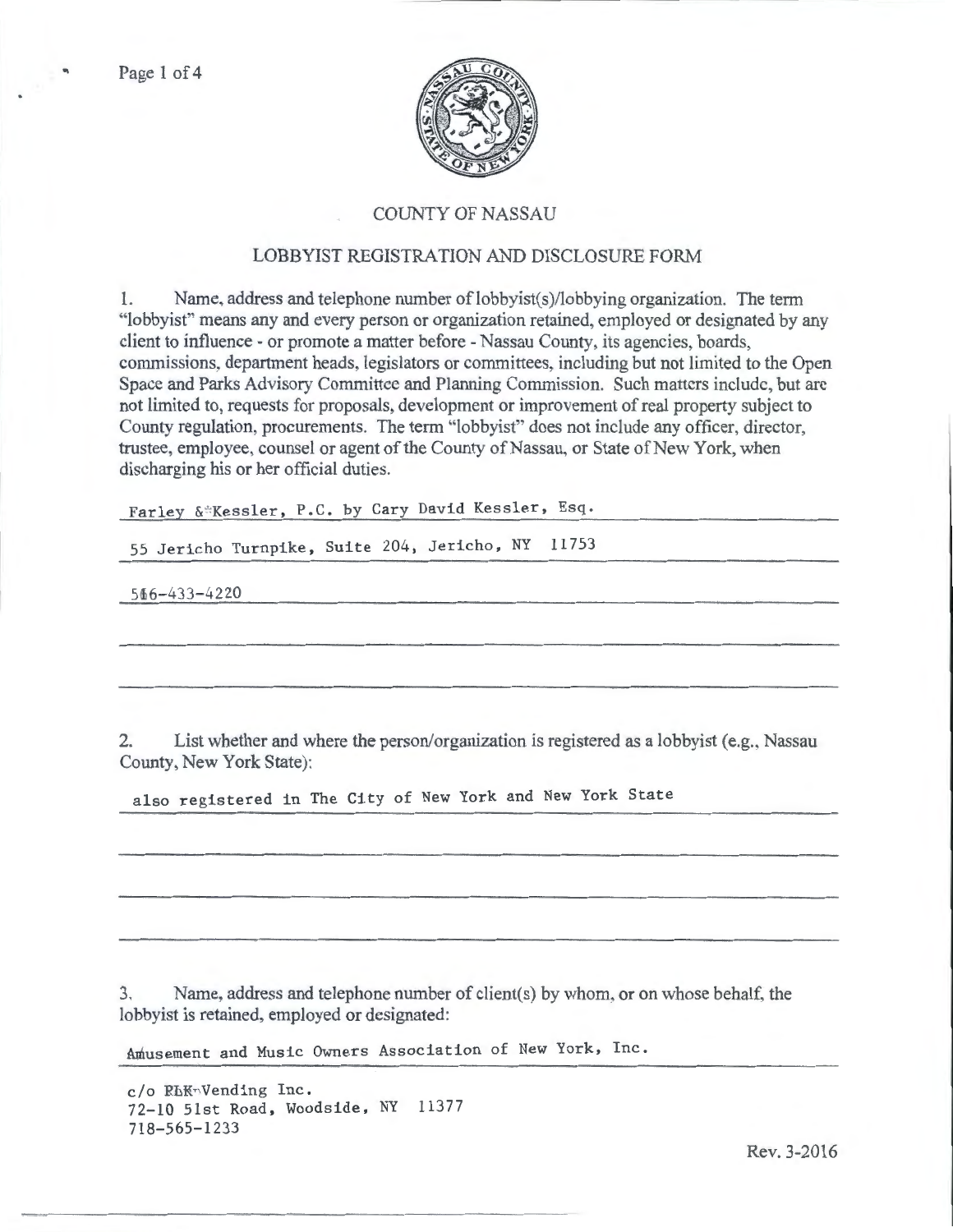| 4.              | Describe lobbying activity conducted, or to be conducted, in Nassau County, and identify<br>client(s) for each activity listed. See page 4 for a complete description of lobbying activities. |
|-----------------|-----------------------------------------------------------------------------------------------------------------------------------------------------------------------------------------------|
|                 | Monitor any legislation affecting the amusement machine/juke box industryvor                                                                                                                  |
|                 | taxes that may affect the small businesses that comprise the Amusement and Music                                                                                                              |
|                 |                                                                                                                                                                                               |
|                 |                                                                                                                                                                                               |
|                 | Owners Association of New York, Inc.                                                                                                                                                          |
|                 | Promote the member businesses of Amusement and Music Owners Association of                                                                                                                    |
|                 | New York, Inc., to operate pari-mutual kiosks for Nassau Downs, the off-track                                                                                                                 |
|                 | betting entity in Nassau County.                                                                                                                                                              |
|                 |                                                                                                                                                                                               |
|                 | 3. Any regulations that concern licensed liquor estasblishments where the members of                                                                                                          |
|                 | the Amusement and music Owners Association of New York, Inc., conduct the business                                                                                                            |
|                 | of leasing amusement machines and juke boxes.<br>The name of persons, organizations or governmental entities before whom the lobby ist                                                        |
|                 | expects to lobby:                                                                                                                                                                             |
| 5.<br>$\perp$ . | The County Executive, his staff and agencies.                                                                                                                                                 |
| 2.              | The Members of the Nassau County Legislature.                                                                                                                                                 |
| 3.              | The Nassau County Offices of Consumer Affairs and Health.                                                                                                                                     |
| 4.              | The members and staff of Nassau Downs.                                                                                                                                                        |

Page 2 of 4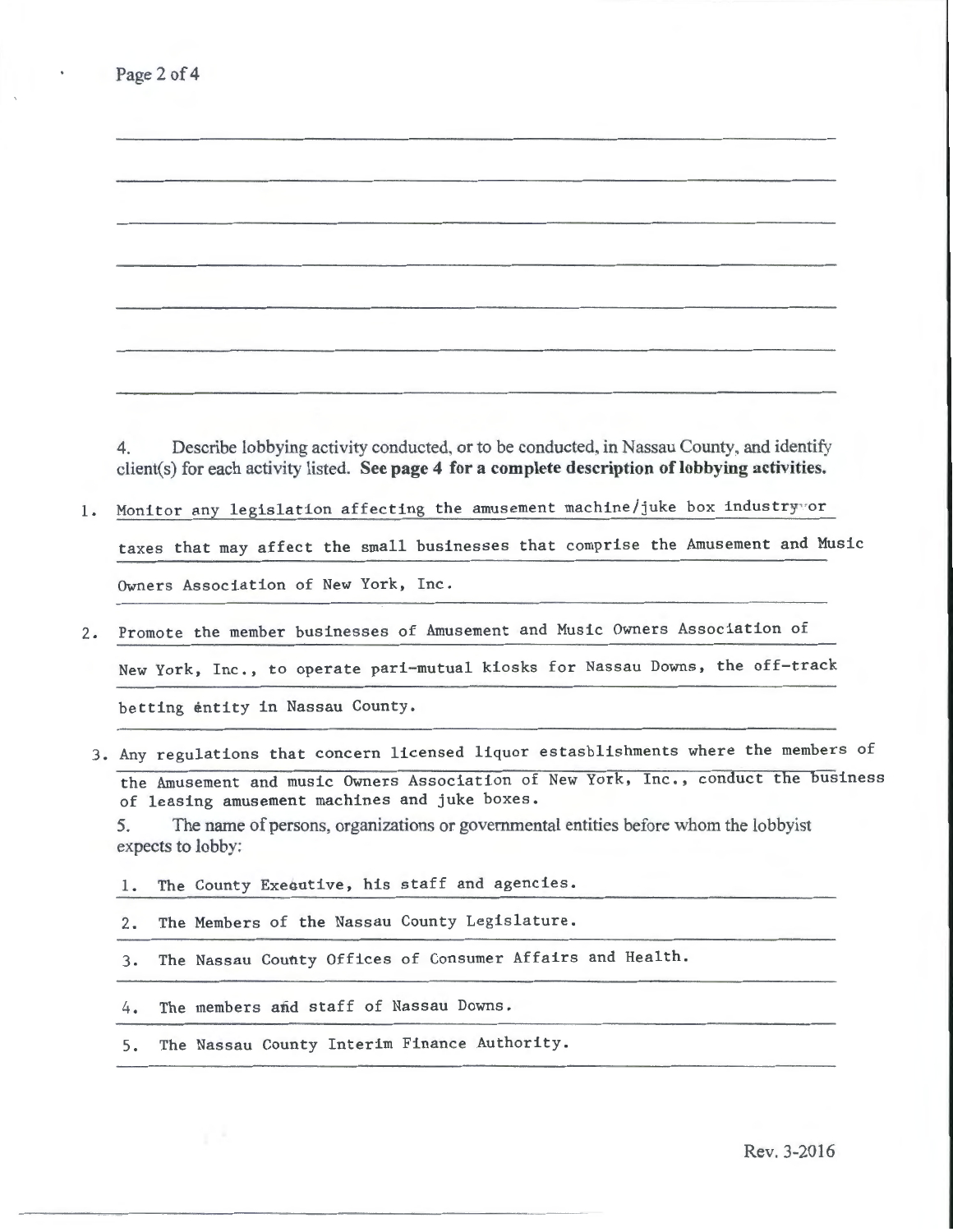6. If such lobbyist is retained or employed pursuant to a written agreement of retainer or employment, you must attach a copy of such document; and if agreement of retainer or employment is oral, attach a written statement of the substance thereof. If the written agreement of retainer or employment does not contain a signed authorization from the client by whom you have been authorized to lobby, separately attach such a written authorization from the client.

7. Within the previous year, has the lobbyist/lobbying organization or any of its corporate officers provided campaign contributions pursuant to the New York State Election Law to the campaign committees of any of the following Nassau County elected officials or to the campaign committees of any candidates for any of the following Nassau County elected offices: the County Executive, the County Clerk, the Comptroller, the District Attorney, or any County Legislator? If yes, to what campaign committee? If none, you must so state:

| None |  |  |
|------|--|--|
|      |  |  |

I understand that copies of this form will be sent to the Nassau County Department of Information Technology ("IT'') to be posted on the County's website.

I also understand that upon termination of retainer, employment or designation I must give written notice to the County Attorney within thirty (30) days of termination.

VERIFICATION: The undersigned affirms and so swears that he/she has read and understood the foregoing statements and they are, to his/her knowledge, true and accurate.

The undersigned further certifies and affirms that the contribution  $(s)$  to the campaign committees listed above were made freely and without duress, threat or any promise of a governmental benefit or in exchange for any benefit or remuneration.

Dated: January 3, 2018 Signed:

Print Name:

David Kessler Cary

Title: Attorney, Farley & Kessler, P.C.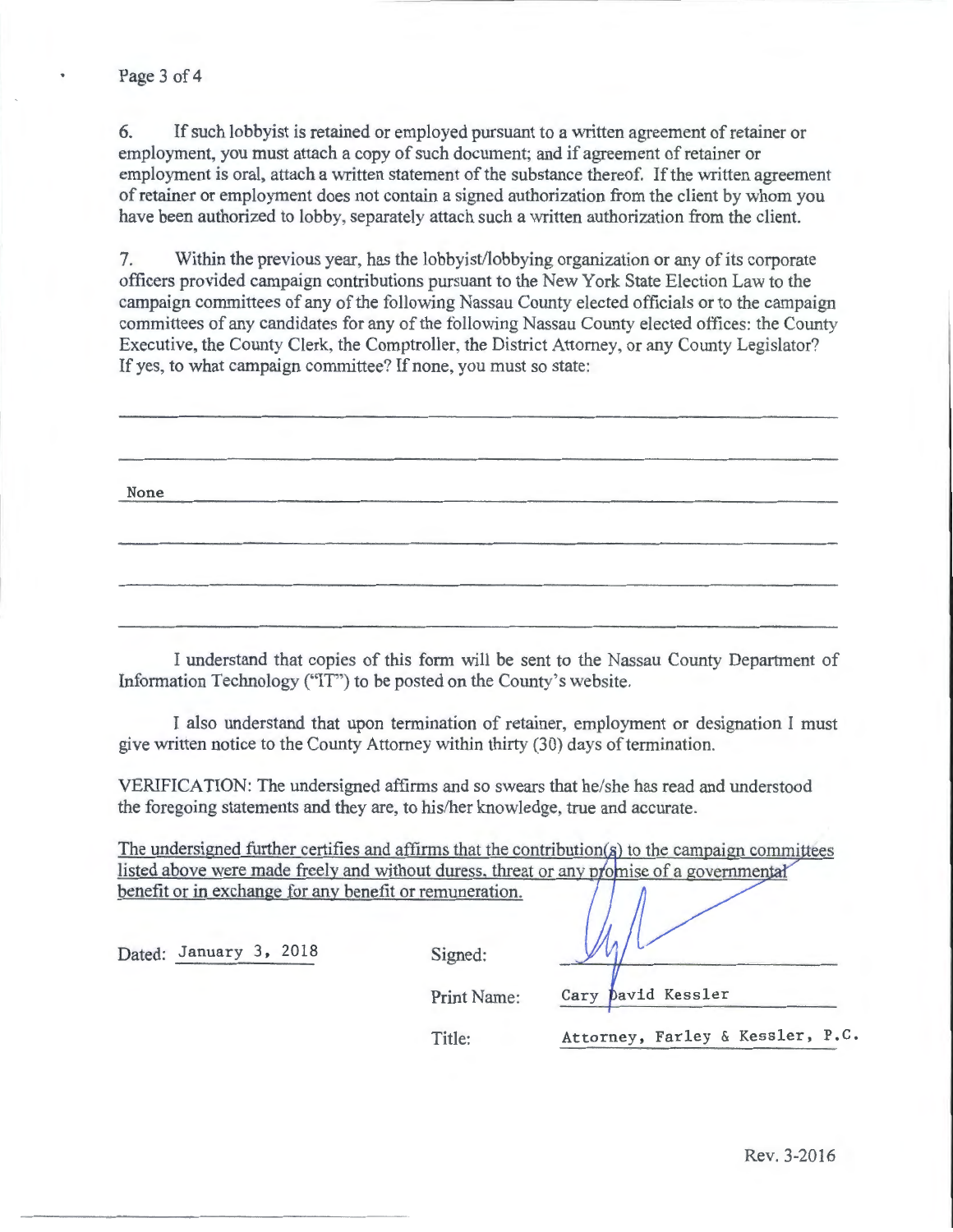**The term lobbying shall mean any attempt to influence:** any determination made by the Nassau County Legislature, or any member thereof, with respect to the introduction, passage, defeat, or substance of any local legislation or resolution; any determination by the County Executive to support, oppose, approve or disapprove any local legislation or resolution, whether or not such legislation has been introduced in the County Legislature; any determination by an elected County official or an officer or employee of the County with respect to the procurement of goods, services or construction, including the preparation of contract specifications, including by not limited to the preparation of requests for proposals, or solicitation, award or administration of a contract or with respect to the solicitation, award or administration of a grant, loan, or agreement involving the disbursement of public monies; any determination made by the County Executive, County Legislature, or by the County of Nassau, its agencies, boards, commissions, department heads or committees, including but not limited to the Open Space and Parks Advisory Committee. the Planning Commission, with respect to the zoning, use, development or improvement of real property subject to County regulation, or any agencies, boards, commissions, department heads or committees with respect to requests for proposals, bidding, procurement or contracting for services for the County; any determination made by an elected county official or an officer or employee of the county with respect to the terms of the acquisition or disposition by the county of any interest in real property, with respect to a license or permit for the use of real property of or by the county, or with respect to a franchise, concession or revocable consent; the proposal, adoption, amendment or rejection by an agency of any rule having the force and effect of law; the decision to hold, timing or outcome of any rate making proceeding before an agency; the agenda or any determination of a board or commission; any determination regarding the calendaring or scope of any legislature oversight hearing; the issuance, repeal. modification or substance of a County Executive Order; or any determination made by an elected county official or an officer or employee of the county to support or oppose any state or federal legislation, rule or regulation, including any determination made to support or oppose that is contingent on any amendment of such legislation, rule or regulation, whether or not such legislation has been formally introduced and whether or not such rule or regulation has been formally proposed.

**The term "lobbying" or "lobbying activities" does not include:** Persons engaged in drafting legislation, rules, regulations or rates; persons advising clients and rendering opinions on proposed legislation, rules, regulations or rates, where such professional services are not otherwise connected with legislative or executive action on such legislation or administrative action on such rules, regulations or rates; newspapers and other periodicals and radio and television stations and owners and employees thereof, provided that their activities in connection with proposed legislation, rules, regulations or rates are limited to the publication or broadcast of news items, editorials or other comment, or paid advertisements; persons who participate as witnesses, attorneys or other representatives in public rule-making or rate-making proceedings of a County agency, with respect to all participation by such persons which is part of the public record thereof and all preparation by such persons for such participation; persons who attempt to influence a County agency in an adjudicatory proceeding, as defined by  $\S$  102 of the New York State Administrative Procedure Act.